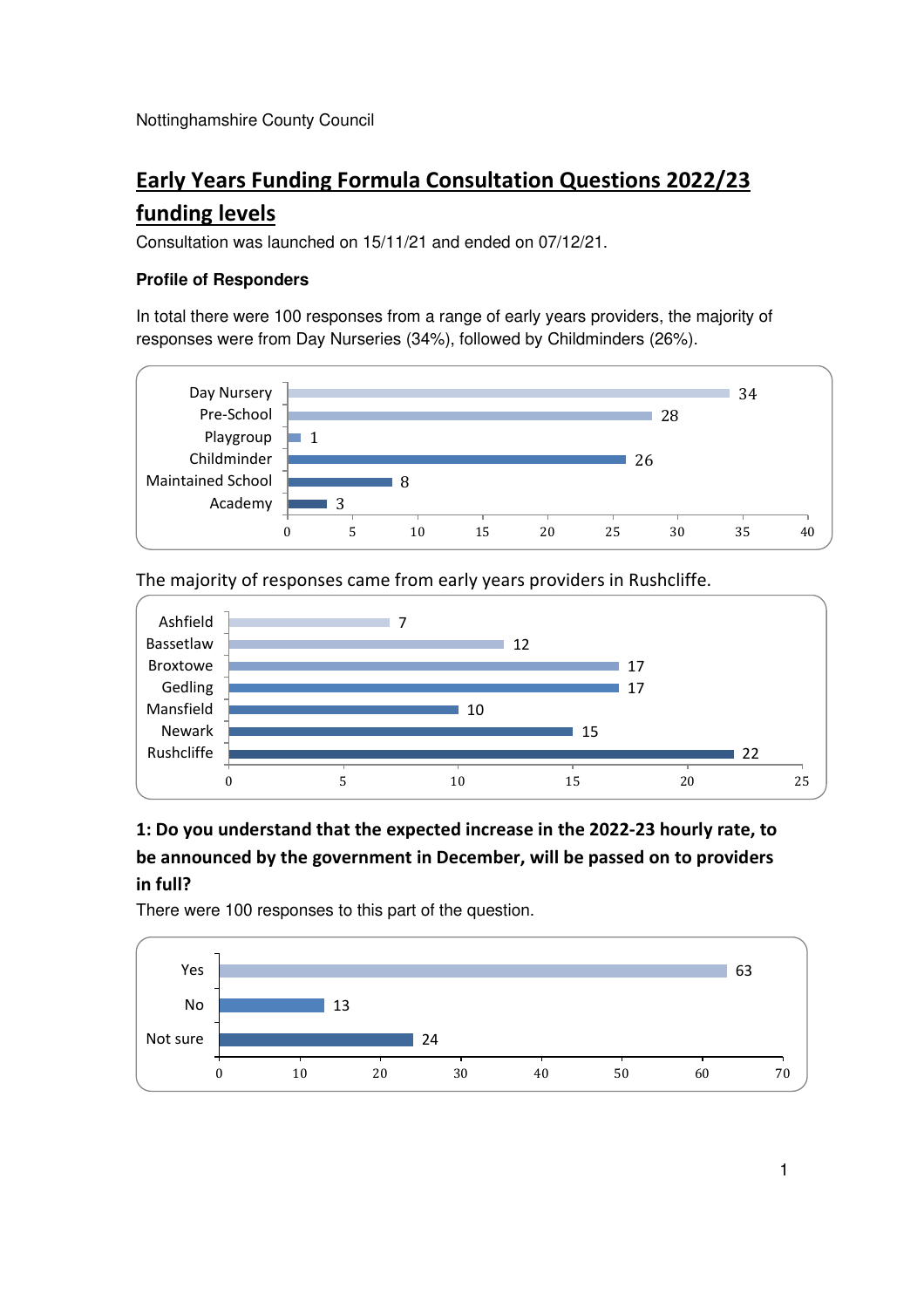Nottinghamshire County Council

**2: In consideration with the proposed changes to the hourly rate, do you have any comments or concerns about the impact of this on your provision?**  There were 100 responses to this part of the question.



### **3: Do you understand that any temporary uplift of the rates will be decided and paid to providers when the final position is assessed in July 2022?**

There were 100 responses to this part of the question.



#### **Comments**

**In consideration with the proposed changes to the hourly rate, do you have any comments or concerns about the impact of this on your provision? Comments:** 

Any increase will be too late for me. I am forced to leave childcare as there is no work anymore. Parents are now working from home and collecting their own children. I have heard parents tell their children that they can 'watch tv until the parents finish working.'

As we are already underpaid our usual hourly rate, although good there is a small increase. I feel it is still not enough, we were already at a loss for funded hours and now Minimum wage is increasing by so much it is a massive cost to us as a nonprofit charity preschool.

If we understand correctly then settings have to (legally) increase staff wages for those in minimum wage from April 2022 by 6.6% plus find an extra 1.25% for employer NI contributions. The funding consultation document suggest that there will be no increase in the funding rate to help with this until later in the year and that there is no guarantee that there will even be an increase if there are "requirements to increase funding for centrally held budgets". Where are we supposed to find the extra money from - there are staff that have level 3/4/5 and 6 qualifications currently on minimum wage and Aldi are currently advertising for checkout staff at £9.55 an hour!!! We have made a loss for the last 2 years as we refuse to compromise on the quality of our staff but we cannot sustain this for much longer.